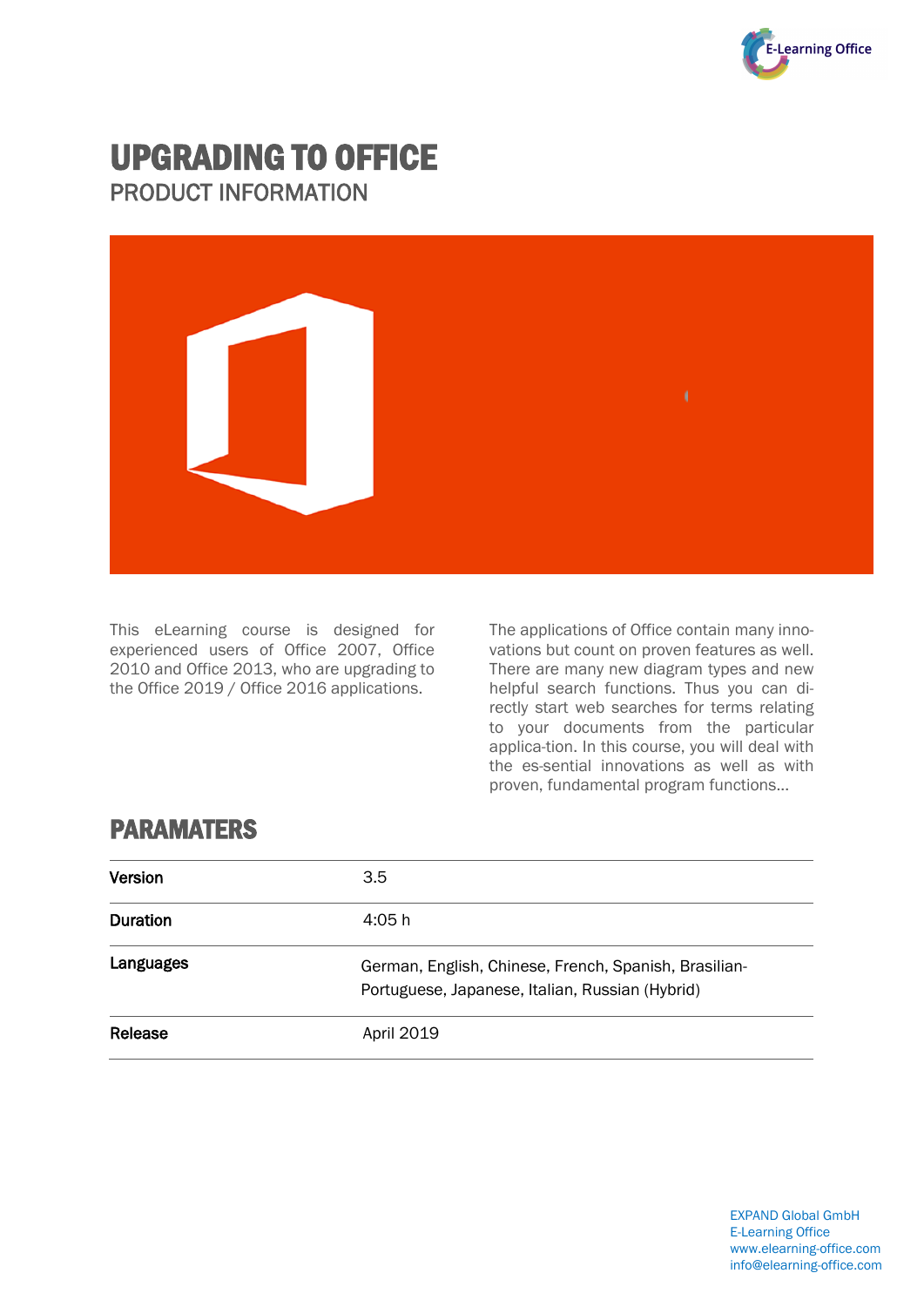

## TABLE OF CONTENTS

### GENERAL NEW FEATURES AND OFFICE

Working with document templates

New search functions

Working online

Inserting, formatting, and aligning items

Voice features

#### NEW FEATURES IN WORD

Read Mode and editing PDF files

Improved collaboration

#### NEW FEATURES IN EXCEL

Charts in Excel

Analyzing and filtering data

Using Sparklines

#### NEW FEATURES IN POWERPOINT

Charts in PowerPoint

Tools for presenters

### NEW FEATURES IN OUTLOOK

File attachments

Sharing a calendar and opening an approved calendar

Finding items using search

EXPAND Global GmbH E-Learning Office www.elearning-office.com info@elearning-office.com